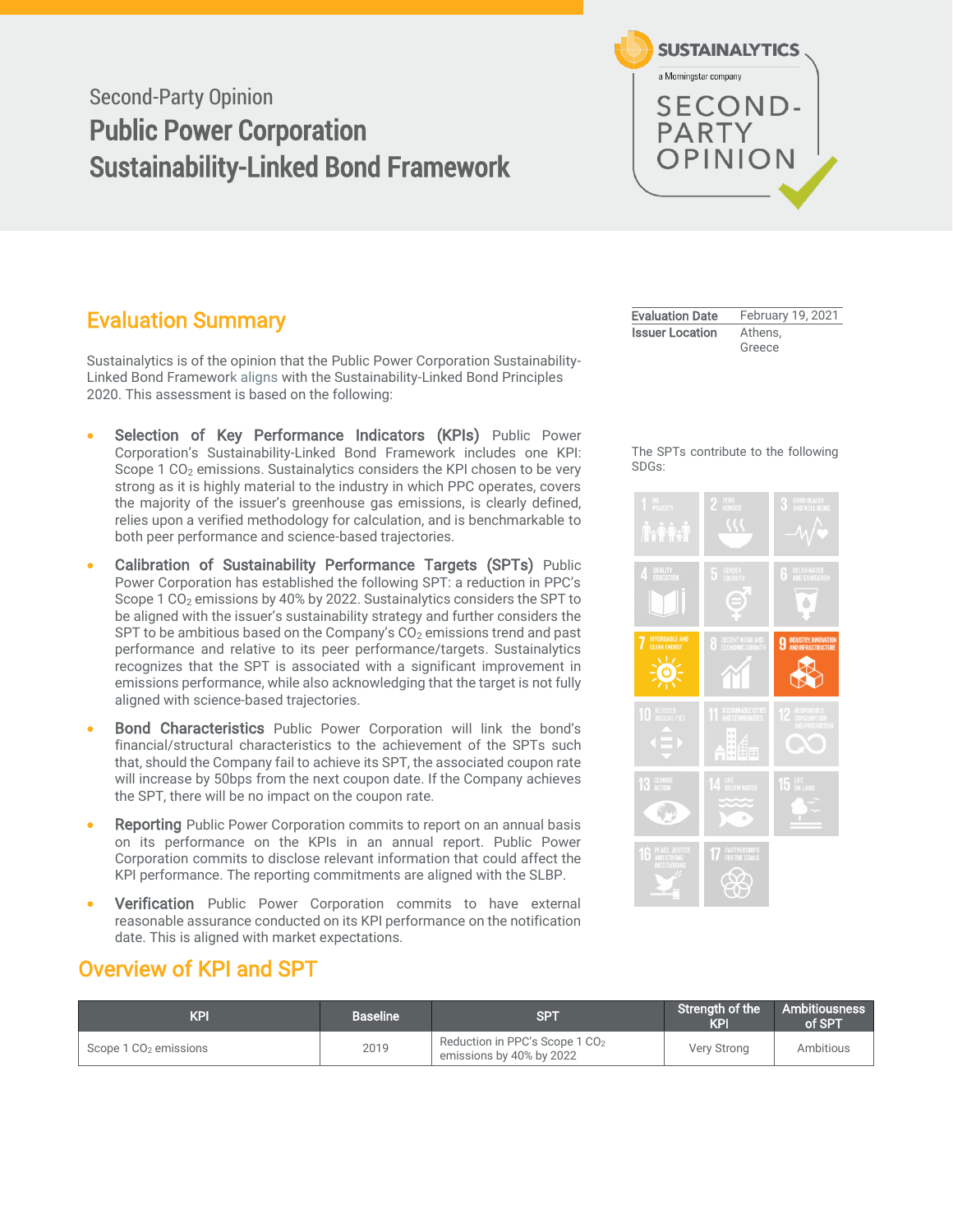

# **Table of Contents**

| Section 1: Sustainalytics' Opinion on the Alignment of Public Power Corporation Sustainability-Linked Bond |  |
|------------------------------------------------------------------------------------------------------------|--|
|                                                                                                            |  |
|                                                                                                            |  |
|                                                                                                            |  |
|                                                                                                            |  |
|                                                                                                            |  |
|                                                                                                            |  |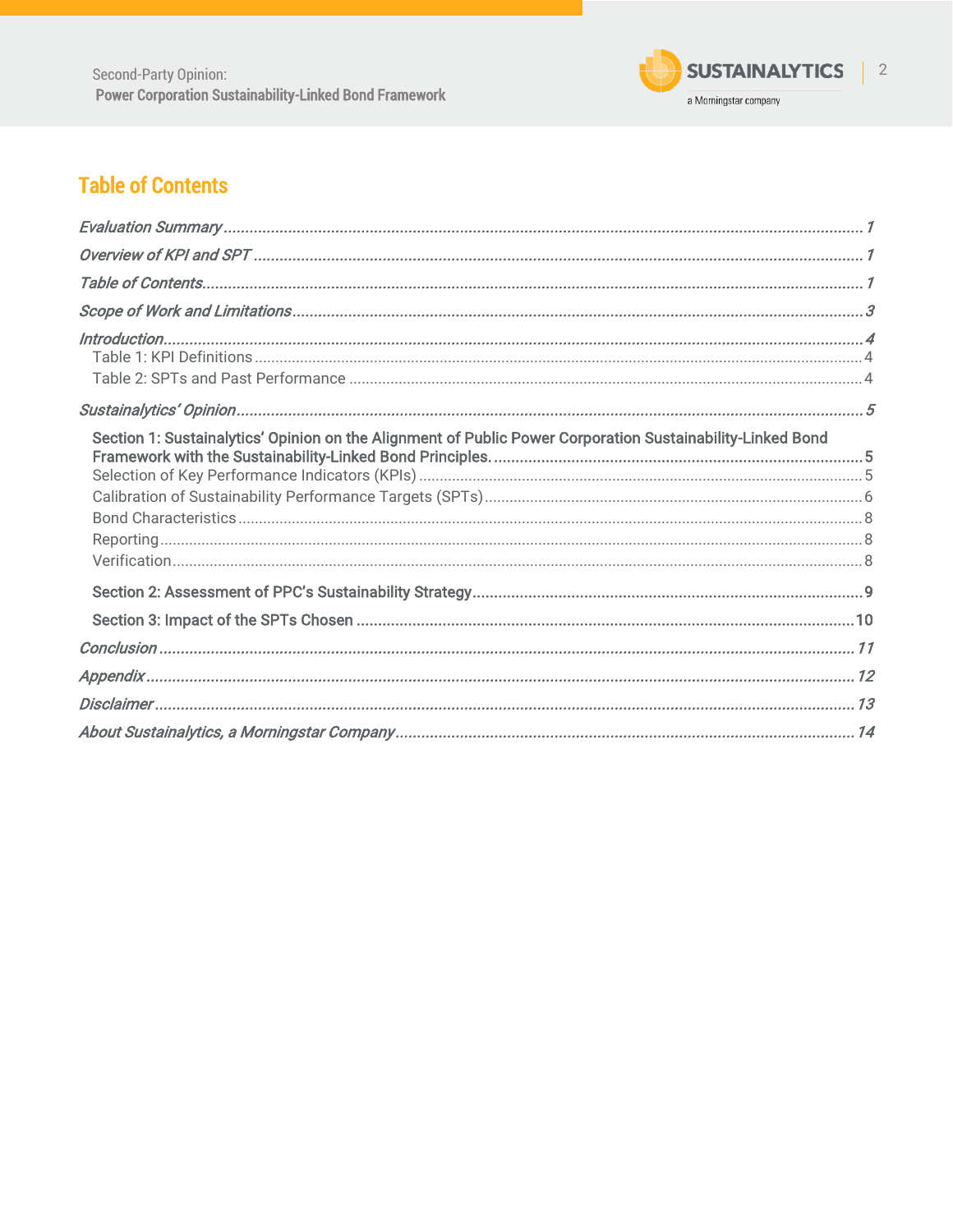

### <span id="page-2-0"></span>Scope of Work and Limitations

Public Power Corporation has engaged Sustainalytics to review the SLB Framework and provide an opinion on the alignment of the notes with the Sustainability-Linked Bond Principles (SLBP).<sup>1</sup>

Sustainalytics' Second-Party Opinion reflects Sustainalytics' independent<sup>2</sup> opinion on the alignment of the reviewed SLB Framework with the Sustainability-Linked Bond Principles 2020, as administered by ICMA.

As part of this engagement, Sustainalytics exchanges information with various members of Public Power Corporation's management team to understand the sustainability impact of their business processes and SPTs, as well as reporting and verification processes of aspects of the SLB Framework. Public Power Corporation's representatives have confirmed that:

- (1) They understand it is the sole responsibility of issuer to ensure that the information provided is complete, accurate or up to date;
- (2) They have provided Sustainalytics with all relevant information; and
- (3) Any provided material information has been duly disclosed in a timely manner.

Sustainalytics also reviewed relevant public documents and non-public information. This document contains Sustainalytics' opinion of the Bond Framework and should be read in conjunction with the Framework. Any update of the present Second-Party Opinion will be conducted according to the agreed engagement conditions between Sustainalytics and Public Power Corporation. Sustainalytics' Second-Party Opinion, while reflecting on the alignment of the Framework with market standards, is no guarantee of alignment nor warrants any alignment with future versions of relevant market standards. Furthermore, Sustainalytics' Second-Party Opinion addresses the anticipated SPTs of KPIs but does not measure the KPIs' performance. The measurement and reporting of the KPIs is the responsibility of the Bond issuer. No information provided by Sustainalytics under the present Second-Party Opinion shall be considered as being a statement, representation, warrant or argument either in favor or against, the truthfulness, reliability or completeness of any facts or statements and related surrounding circumstances that Public Power Corporation has made available to Sustainalytics for the purpose of this Second-Party Opinion.

The Second-Party Opinion is valid for issuances aligned with the respective Framework for which the Second-Party Opinion was written and aligned with the methodology to calculate the KPI performance outlined in the Second-Party Opinion up to 24 months or until one of the following occurs:

- (1) A material change to the external benchmarks<sup>3</sup> against which targets were set;
- (2) A material corporate action (such as material M&A or change in business activity) which has a bearing on the achievement of the SLBs or the materiality of the KPI.

For inquiries, contact the Sustainable Finance Solutions project team:

Zach Margolis (Toronto) Project Manager zach.margolis@sustainalytics.com (+1) 647 695 4341

 Tina Ghaemmaghami (Toronto) Charles Cassaz (Amsterdam) Project Support **Project Support** [tina.ghaemmaghami@sustainalytics.com](mailto:tina.ghaemmaghami@sustainalytics.com) charles.cassaz@sustainalytics.com (+1) 647 264 6680 (+31) 20 205 0079

Molly Stern (Amsterdam) Client Relations susfinance.emea@sustainalytics.com (+44) 20 3880 0193

<sup>3</sup> Benchmarks refers to science based benchmarks

<sup>1</sup> The Sustainability Linked Bond Principles (SLBP) were launched by ICMA in June 2020. They are administered by the ICMA and are available at: [https://www.icmagroup.org/assets/documents/Regulatory/Green-Bonds/June-2020/Sustainability-Linked-Bond-PrinciplesJune-2020-](https://www.icmagroup.org/assets/documents/Regulatory/Green-Bonds/June-2020/Sustainability-Linked-Bond-PrinciplesJune-2020-100620.pdf) [100620.pdf](https://www.icmagroup.org/assets/documents/Regulatory/Green-Bonds/June-2020/Sustainability-Linked-Bond-PrinciplesJune-2020-100620.pdf)

<sup>&</sup>lt;sup>2</sup> When operating multiple lines of business that serve a variety of client types, objective research is a cornerstone of Sustainalytics and ensuring analyst independence is paramount to producing objective, actionable research. Sustainalytics has therefore put in place a robust conflict management framework that specifically addresses the need for analyst independence, consistency of process, structural separation of commercial and research (and engagement) teams, data protection and systems separation. Last but not the least, analyst compensation is not directly tied to specific commercial outcomes. One of Sustainalytics' hallmarks is integrity, another is transparency.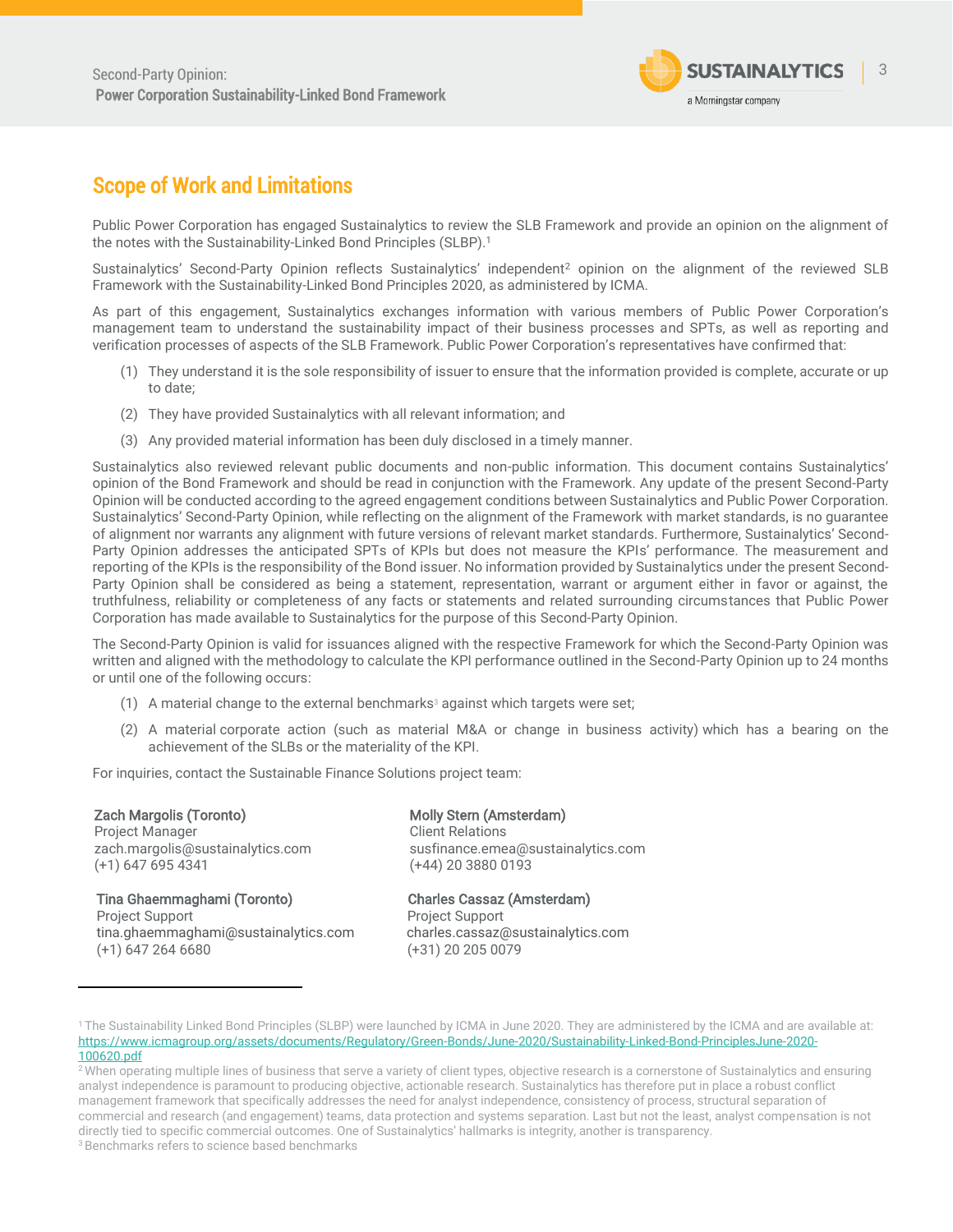

### <span id="page-3-0"></span>Introduction

Established in 1950 and headquartered in Athens, Greece, Public Power Corporation ("PPC", the "Company" or the "Issuer") is Greece's largest electricity generator and the principal supplier of electricity in Greece. PPC generates, transmits and distributes electricity through the Greek territory. As of September 2020, the installed capacity of PPC's power plants was 11.6 GW, accounting for approximately 55% of the installed capacity of power stations in Greece.

PPC intends to issue Sustainability-Linked Bonds (SLB) where the coupon rate of the bond is tied to the achievement of the Sustainability Performance Targets (SPT) for its Key Performance Indicator (KPI), Scope 1 CO<sub>2</sub> emissions. The KPI applies to Scope 1 direct emissions, which also includes emissions generated by electricity self-consumption PPC's thermal power plants.4,5

PPC has engaged Sustainalytics to review the SLB Framework and provide an opinion on the alignment of the bond Framework with the Sustainability-Linked Bond Principles (SLBP).<sup>6</sup>

The KPIs and SPTs used by PPC are defined in Tables 1 and 2 below.

### <span id="page-3-1"></span>Table 1: KPI Definitions

| KPI                    | <b>Definition</b>                                                                                                                                                                                                                                                                                                                                  |
|------------------------|----------------------------------------------------------------------------------------------------------------------------------------------------------------------------------------------------------------------------------------------------------------------------------------------------------------------------------------------------|
| Scope $1 \text{ CO}_2$ | The KPI is defined as Scope 1 emissions (measured in mtons).                                                                                                                                                                                                                                                                                       |
| emissions              |                                                                                                                                                                                                                                                                                                                                                    |
|                        | Scope 1 emissions includes emissions from fuel consumption of thermal power plants (Scope 1 direct<br>emissions as per the GHG Protocol Initiative terminology) and includes emissions from electricity self-<br>consumption by PPC thermal power plants.                                                                                          |
|                        | Emissions from the fuel consumption of PPC's thermal plants are monitored in line with European<br>Commission guidelines on plants participating in the European Union Emissions Trading Scheme (EU<br>ETS). The EU ETS requires an annual emission report to be verified before submission by an<br>independent accredited verifier. <sup>7</sup> |
|                        | The KPI covers 100% of the emissions reported by PPC including emissions from all power plants both<br>in the interconnected system and the non-interconnected islands.                                                                                                                                                                            |

### <span id="page-3-3"></span><span id="page-3-2"></span>Table 2: SPTs and Past Performance

| <b>KPI</b>                                | 2017  | 2018  | 2019<br>(baseline) | <b>SPT 2025</b>                                                             |
|-------------------------------------------|-------|-------|--------------------|-----------------------------------------------------------------------------|
| Scope 1 $CO2$ emissions (in Mtons $CO2$ ) | 31.79 | 29.57 | 23.15              | Reduction in PPC's $CO2$ emissions<br>by 40% by 2022 from 2019 base<br>vear |

<sup>4</sup> The Framework states that the KPI includes both Scope 1 & 2 emissions, as PPC considers self-consumption of electricity at thermal power plants to be Scope 2. It is noted that PPC reports these emissions within its Scope 1 emissions, and therefore the KPI captures all such emissions.

<sup>5</sup> Scope 1 emissions include emissions from fuel consumption of thermal power plants (Scope 1 direct emissions as per the GHG Protocol Initiative terminology) and emissions derived from the electricity self-consumption of PPC's power plants. While PPC plans to further explore reporting emissions from other Scope 1 categories in the future (e.g., emissions from fuel consumption in buildings and vehicles), the current KPI refers to the identified areas only. Per the GHG Protocol, Scope 2 emissions generally include those from consumption of purchased electricity. PPC emissions derived from the self-consumption by thermal power plants are captured in the Company's direct emissions (Scope 1).

<sup>&</sup>lt;sup>6</sup> The Sustainability Linked Bond Principles (SLBP) were launched by ICMA in June 2020. They are administered by the ICMA and are available

at[: https://www.icmagroup.org/sustainable-finance/the-principles-guidelines-and-handbooks/sustainability-linked-bond-principles-slbp/](https://www.icmagroup.org/sustainable-finance/the-principles-guidelines-and-handbooks/sustainability-linked-bond-principles-slbp/) <sup>7</sup> European Commission, "EU ETS Handbook", (2015), at: https://ec.europa.eu/clima/sites/clima/files/docs/ets\_handbook\_en.pdf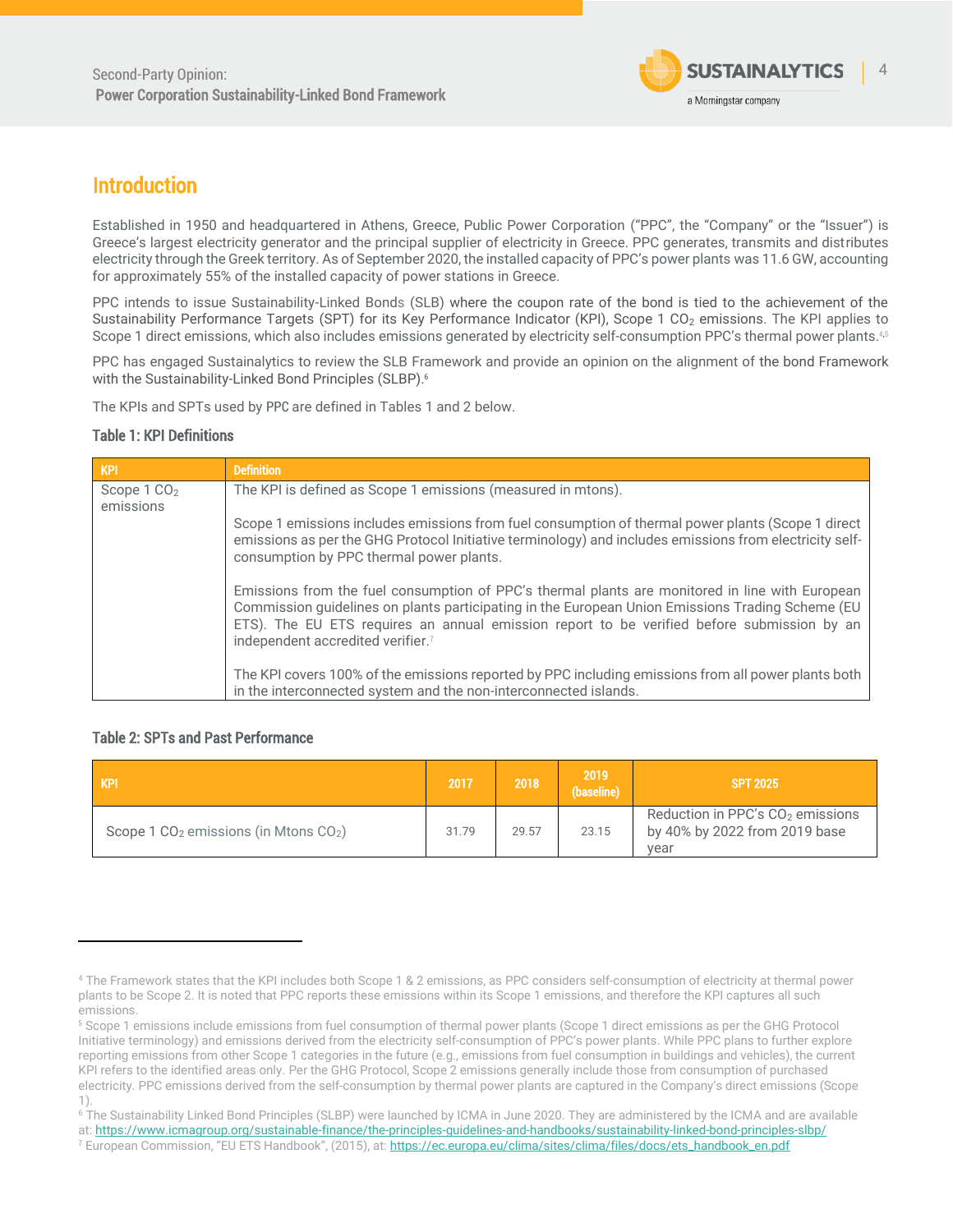

## <span id="page-4-0"></span>Sustainalytics' Opinion

# <span id="page-4-1"></span>Section 1: Sustainalytics' Opinion on the Alignment of Public Power Corporation Sustainability-Linked Bond Framework with the Sustainability-Linked Bond Principles.

Sustainalytics is of the opinion that the Sustainability-Linked Bond Framework align with the five core components of the Sustainability-Linked Bond Principles 2020 (SLBP).



<span id="page-4-2"></span>Selection of Key Performance Indicators (KPIs)

#### Relevance and Materiality of KPIs

Sustainalytics, in its assessment of materiality and relevance, considers i) whether an indicator speaks to a material impact of the issuer business on environment or social issues, and ii) to what portion of impact the KPI is applicable.

Sustainalytics considers the KPI to be material and relevant given that it covers the majority of PPC's GHG emissions.<sup>8</sup>

In addition, GHG emissions are considered to be a material topic given that it is a direct indicator of the Company's environmental performance. The contribution of GHG emissions to climate change has been recognized by the Company's management team and reflected in PPC's 2019 Sustainable Development Report, <sup>9</sup> shareholders and investors, partners, and suppliers, as well as other stakeholders. PPC recognizes that the power generation sector needs to tackle GHG emissions to ensure the average global temperature remains below 2°C, compared to preindustrial age levels. Moreover, the Sustainability Accounting Standards Boards (SASB) identifies GHG emissions as likely to be a material issue for electric utilities & power generators.<sup>10</sup>

Sustainalytics considers the KPI to be material and sufficient in scope to address most of the emissions generated by PPC. Sustainalytics further notes that other potential sources of emissions, including those traditionally included in Scope 1 accounting such as vehicle and building direct fuel consumption are anticipated to consist of a small minority of PPC's emissions, recognizing that Scope 3 emissions are an area of ongoing investigation for the Company.

#### KPI Characteristics

In its assessment of the KPI characteristics, Sustainalytics considers i) whether a clear and consistent methodology is used, ii) whether the Issuer follows an externally recognized definition, iii) whether the KPIs are a direct measure of the performance of the Issuer on the material environmental or social issue, and iv) if applicable, whether the methodology can be benchmarked to an external contextual benchmark.<sup>11</sup>

Sustainalytics considers PPC's definition and methodology to calculate KPI performance to be clear and consistent based on the fact that it can be measured by a credible external third-party and considers the KPI to

https://www.dei.gr/Documents2/ΕΚΕ/Apologismos%20EKE\_BiosimiAnaptyxi%2027x22cm-english-new.pdf <sup>10</sup> SASB, "SASB Materiality Map", (2018), at: **<https://materiality.sasb.org/>** 

<sup>&</sup>lt;sup>8</sup> Per the GHG Protocol, Scope 2 emissions generally include those from consumption of purchased electricity. At PPC, emissions derived from the self-consumption by thermal power plants are captured in the Company's direct emissions (Scope 1). <sup>9</sup> Public Power Corporation, '2019 Sustainable Development Report', at:

<sup>11</sup> External contextual benchmarks provide guidance on the alignment with ecological system boundaries. This criterion is not applied to social KPIs or impact areas for which such contextual benchmarks are not available.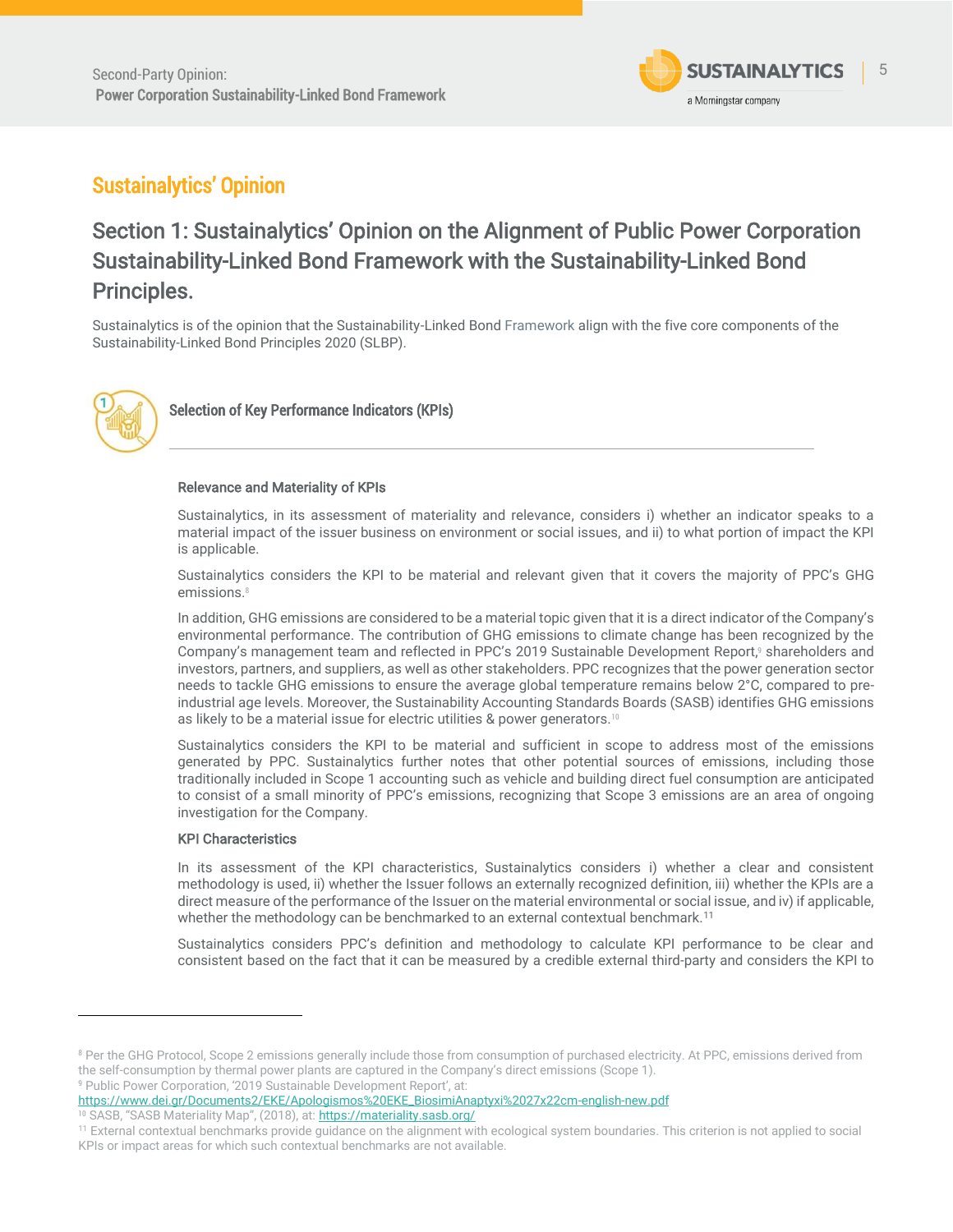

be directly linked to the performance of the Issuer regarding the material impact, given that the KPI is measuring the majority of PPC's GHG emissions.

In addition, the KPI follows an external recognized methodology, namely the EU ETS schem[e,](#page-3-3)<sup>7</sup> to calculate its emissions from the fuel consumption of its thermal power plants. The monitoring and reporting comply with the Monitoring and Reporting Regulation ("MRR").[7](#page-3-3) Article 6 of the MRR specifies that "monitoring and reporting shall be consistent and comparable over time." Operators must "use the same monitoring methodologies and data sets."<sup>12</sup> By focusing on the emissions associated with power generation, PPC is using a metric that is able to be benchmarked against external trajectories, such as the power sector decarbonization trajectory of the International Energy Agency ("IEA"), as well as peer performance by examining emissions intensity on a perenergy-generated basis. Sustainalytics views the methodology to be clear and benchmarkable and notes sufficient comparable peer data to conduct such an analysis.

#### Overall Assessment

Sustainalytics overall considers the selected KPI, reduce Scope 1  $CO<sub>2</sub>$  emissions to be very strong given that (i) it is clear and follows a consistent methodology which is externally verifiable, (ii) is highly material to the industry PPC operates in, and (iii) is benchmarkable against peers and science-based trajectories.

|  | Reduce Scope 1 CO2 emissions | Not<br>Aligned | Adeauate | Stronc |  |
|--|------------------------------|----------------|----------|--------|--|
|--|------------------------------|----------------|----------|--------|--|



<span id="page-5-0"></span>Calibration of Sustainability Performance Targets (SPTs)

#### Alignment with Issuer's Sustainability Strategy

PPC has set the following SPT for its KPIs:

• Reduction in PPC's Scope 1 CO<sub>2</sub> emissions by 40% by 2022 from 2019 base year

Sustainalytics considers the SPT to be aligned with PPC's sustainability strategy (please refer to Section 2 for analysis of the credibility of PPC's sustainability strategy).

PPC recognizes the impact its operations have on the environment and has therefore aimed to align its environmental strategy with the EU's and Greece's medium and long-term objectives for carbon neutrality by 2050, which included setting the following goals for 2020, against a 1990 baseline: 20% generation Renewable Energy Sources (RES), 20% energy saving and a 20% reduction in greenhouse gas emissions. Building on from these goals, PPC aims to phase out and fully decommission its existing lignite coal plants by 2023 and promote RES as its new dominant energy generation technology, with the goal to increase its RES capacity by 1.3GW in incremental RES capacity by 2023; PPC currently has a >6GW pipeline of projects to support this ambition.<sup>13</sup> Overall, Sustainalytics views the selected SPT to be directly aligned with PPC's ongoing sustainability strategy.

#### Strategy to Achieve the SPTs

PPC has disclosed that it intends to achieve the SPT primarily by phasing out its existing lignite power plants and by increasing investment in renewable energy sources.

• As of the baseline year (2019), PPC had 11GW of conventional generation portfolio, with the following breakdown: Lignite Generate (31%), Combined Cycle Gas Turbine (CCGT) (24%), Hydro (29%) and liquidfuel based (16%). PPC intends to phase out all of its existing Lignite Generation capacity (3.36GW) by

<sup>&</sup>lt;sup>12</sup> Official Journal of the European union, "COMMISSION IMPLEMENTING REGULATION (EU) 2018/2066 of 19 December 2018", (2018), at: [https://eur-lex.europa.eu/legal-content/EN/TXT/?uri=uriserv:OJ.L\\_.2018.334.01.0001.01.ENG](https://eur-lex.europa.eu/legal-content/EN/TXT/?uri=uriserv:OJ.L_.2018.334.01.0001.01.ENG) <sup>13</sup> Public Power Corporation, '2019 Sustainable Development Report', at: https://www.dei.gr/Documents2/ΕΚΕ/Apologismos%20EKE\_BiosimiAnaptyxi%2027x22cm-english-new.pdf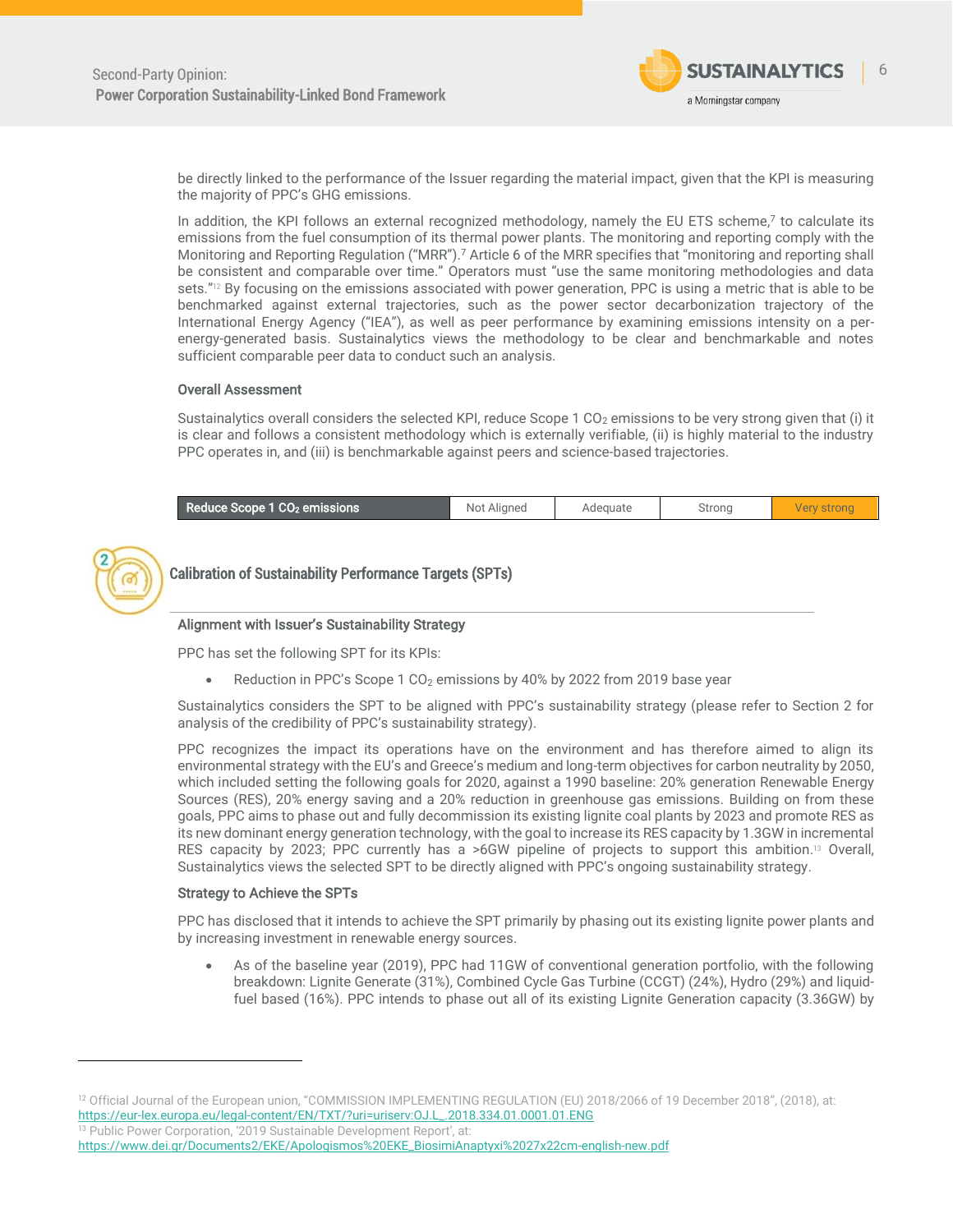

2023. While 0.61GW of Ptolemaida V Lignite Plant will be operational in 2022, it will be fully phased out by 2028 at the latest, bringing total lignite-based generation capacity to zero.

- PPC intends to achieve this by shifting energy generation mix towards RES. Specifically, PPC has forecasted the addition of 1.3GW in RES capacity by 2023. According to PPC, these investments are expected to increase the Company's share of renewable capacity in its total energy generation capacity from <2% in 2019 to 15% by 2023.
- As of 2019, the Company's autonomous power plants on the Aegean islands are fuelled by oil. In line with the Greek NECP targets, plans are being carried out by the electrical system operator which will connect most of these islands with the mainland electricity system. This initiative, in addition to PPC's strategy to phase out existing lignite plants and ramp up investments in alternative renewable energy sources, will play a direct role in its overall strategy to achieve the SPT by decreasing the carbon intensity of the generation sources serving the island, as highly carbon-intense fuel oil facilities will not be required to the same extent.

#### Ambitiousness, Baseline and Benchmarks

To determine the ambitiousness of the SPTs, Sustainalytics considers i) whether the SPTs go beyond a businessas-usual trajectory, ii) how the SPTs compare to targets set by peers, iii) and how the SPTs compare with sciencebased targets. 14

PPC has set the baseline for the SPT at 2019, with the ambition to achieve a 40% reduction of Scope 1  $CO<sub>2</sub>$ emissions by 2022.

Sustainalytics was able to use the following benchmarks to assess ambitiousness of the SPT: past performance of the Company, peer performance, and a comparison of the SPT against the Transition Pathway Initiative's (TPI) Sectoral Decarbonization Approach tool and the IEA's Two-degree Scenario (2DS).

- Sustainalytics considers the SPT to go beyond a business-as-usual trajectory, representing a substantial reduction in carbon emissions compared to the 2019 baseline.
- For the peer performance, Sustainalytics compared performance and targets set by peers by analyzing data provided by the TPI. While PPC's current and projected carbon emissions are higher than its peers in emissions intensity, the rate of emissions reduction required to meet its target is aligned with the reduction rates prevalent among its peers.
- For the comparison against science-based trajectories, Sustainalytics assessed PPC's SPT against the level of carbon intensity performance needed in 2022 to be aligned with a 2-degree climate scenario. While the rate of improvement is substantial, and in that regard in line with a rate of improvement required for the sector to align with a science-based trajectory, PPC's targeted 2022 emissions intensity is ultimately higher than the carbon intensity needed to be aligned with a 2-degree climate scenario.

Based on the above, Sustainalytics acknowledges that PPC's SPT i) goes beyond business-as-usual, ii) aligns with peers in terms of the projected rate of improvement, and iii) does not align with a 2-degree climate scenario. While PPC's SPT does not align with a 2-degree climate scenario, Sustainalytics views positively the ambitious improvement rate, noting its rapid convergence towards a climate-aligned trajectory. Nevertheless, it is noted that subsequent to the observation date of the SPT it is unclear whether PPC will be able to continue its rate of decarbonization, as the retirement of coal-fired power generation represents the Company's largest single opportunity to reduce emissions intensity. PPC could further improve its ambitiousness by setting specific longterm targets in order to outline how it intends to continue improving beyond 2022, in line with a 2-degree climate scenario.

#### Overall Assessment

Sustainalytics considers the SPTs to align with Public Power Corporation's sustainability strategy and considers PPC's SPT to be ambitious, based on presenting a material improvement compared to past performance, and its alignment with peers in terms of its rate of improvement.

<sup>&</sup>lt;sup>14</sup> We refer here to contextual benchmarks, that indicate the alignment of targets with ecosystem boundaries.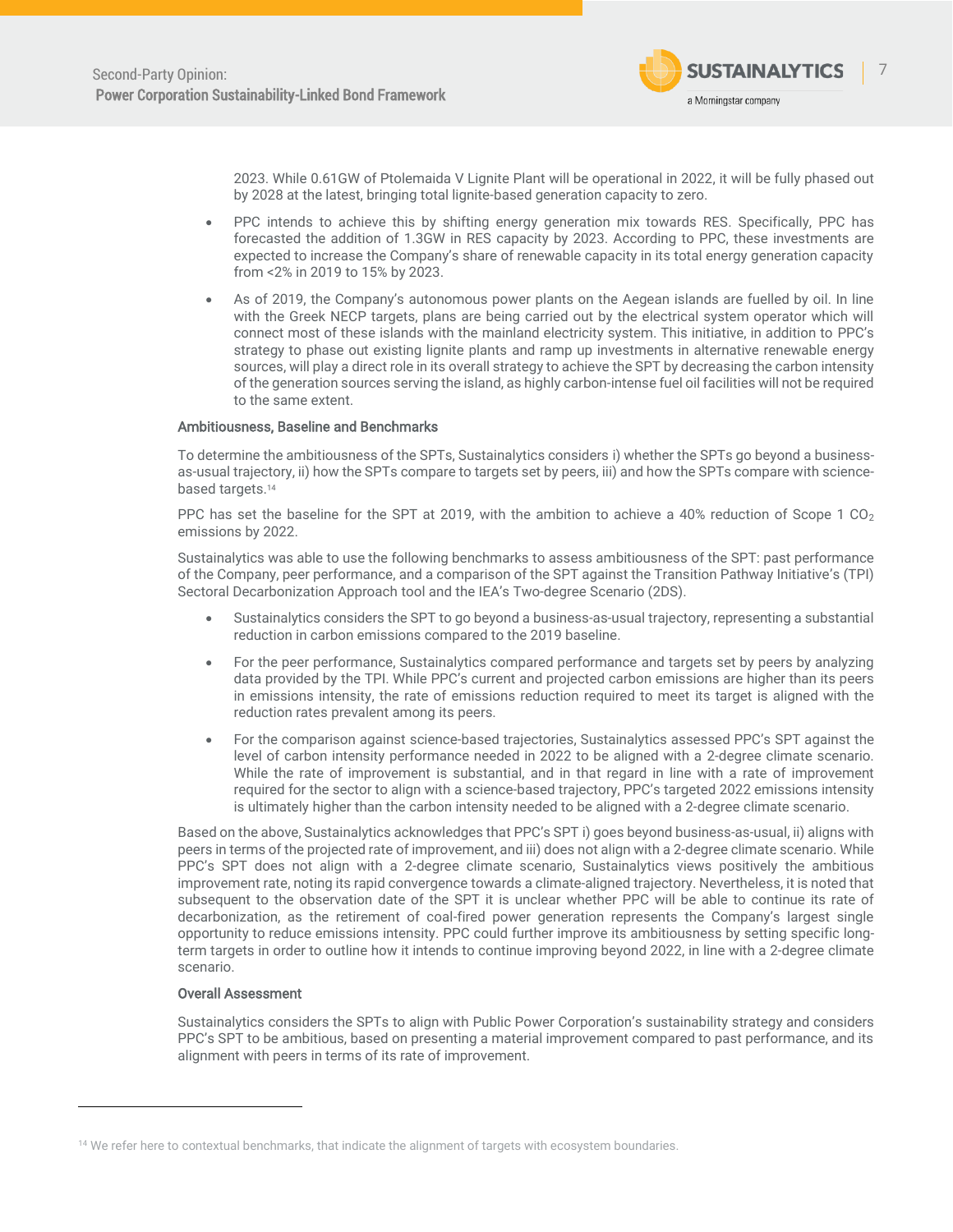

| Reduction in PPC's CO2 emissions by 40%<br>by 2022 from 2019 base year (Reduce scope<br>1 CO2 emissions) | Not Aligned | Moderately<br>Ambitious | <b>Ambitious</b> | <b>Highly Ambitious</b> |
|----------------------------------------------------------------------------------------------------------|-------------|-------------------------|------------------|-------------------------|
|----------------------------------------------------------------------------------------------------------|-------------|-------------------------|------------------|-------------------------|



### <span id="page-7-0"></span>Bond Characteristics

Public Power Corporation has disclosed that bond issuances pertaining to the Framework will be subject to a penalty for not achieving the SPT by December 31, 2022. If PPC is unable to achieve the SPT, the interest rate will increase by 50bps from the next coupon date. 15

Sustainalytics positively notes that all SPTs need to be met to avoid an increase in the coupon rate, however it does not opine on the adequacy of the penalty imposed for not achieving the set SPT.



### <span id="page-7-1"></span>**Reporting**

PPC commits to report on an annual basis on its performance on the KPI and expects to include the relevant figures in its Sustainable Development Report, which will be made available on the Company's website. PPC further commits to disclose relevant information for monitoring the progress of the SPT, and prior to the relevant publication date of the KPI, the Company will make public a verification assurance from an external verifier of its performance of the KPI at the relevant performance date at the notification date. In addition, PPC will also seek assurance from its existing auditor over the performance against target in the Company's CSR reporting cycles leading up to 2022.

<span id="page-7-2"></span>

PPC commits to having an external verifier provide reasonable assurance on the published KPI performance figures and a verification assurance on the KPIs performance at the notification date, <sup>16</sup> which is aligned with the SLB Principles on verification.

<sup>&</sup>lt;sup>15</sup> This commitment will be stated in PPC's bond documentation.

<sup>&</sup>lt;sup>16</sup> The notification date will be provided in PPC's bond documentation.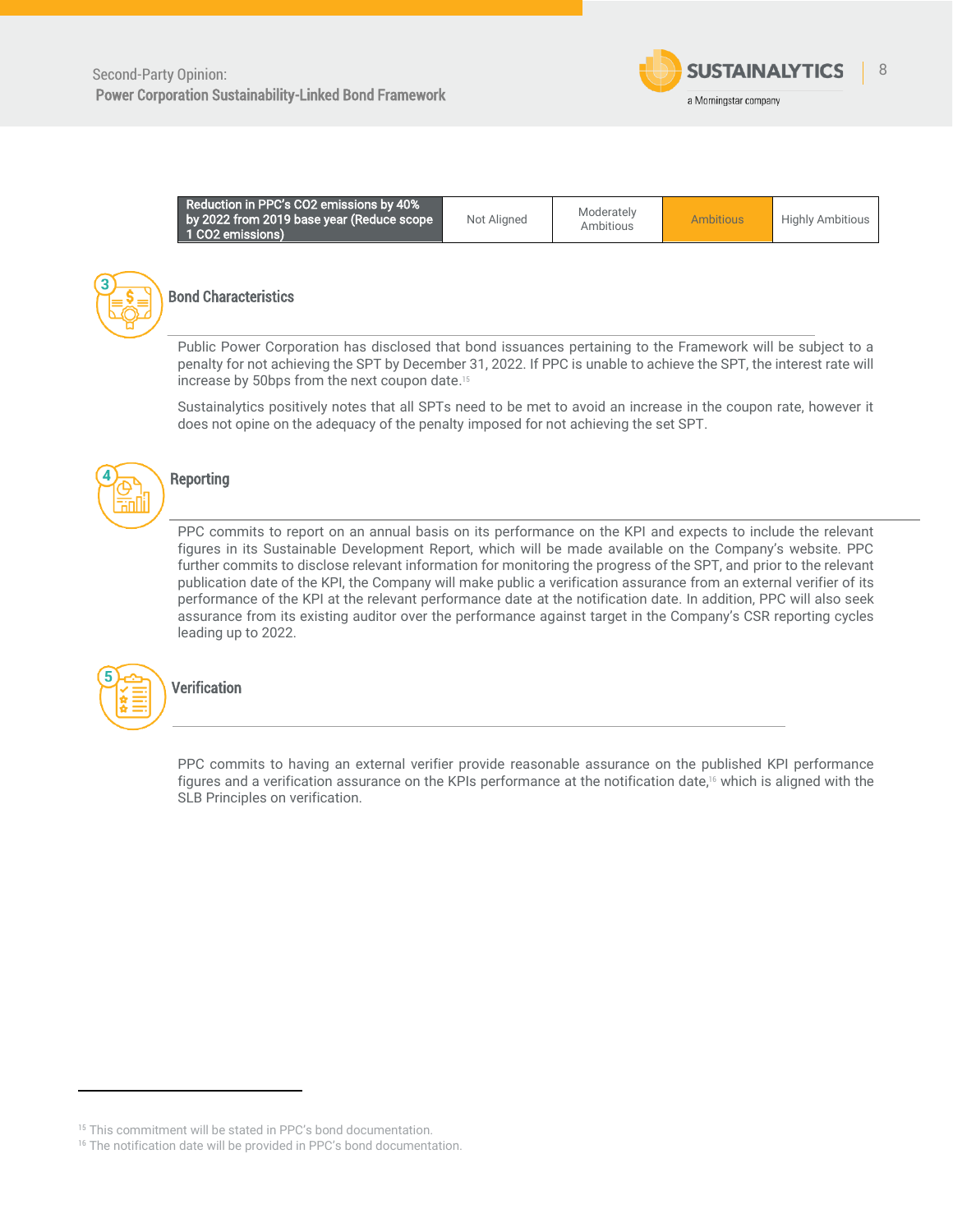

## <span id="page-8-0"></span>Section 2: Assessment of PPC's Sustainability Strategy

### Credibility of PPC Sustainability Strategy

According to Sustainalytics' ESG rating, PPC is considered to perform on par with its sub-industry peers when it comes to mitigating ESG issues.<sup>17</sup> While companies in the electric utilities sub-industry do face high risk exposure to material ESG issues such as carbon, community relations, and water use, PPC's disclosure is strong, which signals a high degree of accountability to investors and the public. PPC started systematically monitoring and disclosing its GHG emissions performance in 2005 and began setting energy efficiency improvement targets in 2017. The Company's Sustainability report is approved by the CEO of PPC.<sup>18</sup> Additionally, PPC is planning to launch a project in 2021 with the objectives of creating a Sustainability Strategy and a complete roadmap that will allow PPC, both at the Group and at the Company level, to fully embed sustainability and the principles of "Creating Shared Value" (CSV) in its business model and value chain, its operating model and its overall strategy. PPC's sustainability strategy is governed by the Company's Chairman & CEO, suggesting that these considerations are integrated into core business strategy.<sup>19</sup>

Sustainalytics is of the opinion that PPC's sustainability strategy, as outlined in its 2019 'Sustainable Development Report', is credible.<sup>20</sup> PPC follows an integrated strategy for the reduction of  $CO<sub>2</sub>$  emissions, aiming to operate in line with the achievement of the national goals for the reduction of greenhouse gas emissions and climate change reduction. Specifically, the Company's sustainability strategy focuses on the following three pillars: (i) generation capacity, (ii) the promotion of RES, and (iii) energy conversation. In 2019, PPC reported that its emissions were 23.1 million tons (a 56% reduction compared to 2005). The Company envisages its emissions to be 13.9 million tons by 2022 (a 74% reduction compared to 2005), surpassing Greece's national target of 62% and meeting the 2030 national target ahead of schedule. As previously discussed, the Company aims to achieve this level decarbonization through the following mechanisms: phasing out its existing lignite power plants and through increased investments in renewable energy sources. It is recognized that the interconnections of certain non-interconnected islands could also positively contribute to the reduction of  $CO<sub>2</sub>$  emissions, a process that is governed by the Independent Power Transmission Operator. The Group is a signatory to the EURELECTRIC Declaration on Climate Change<sup>21</sup> is a member of the World Business Council for Sustainable Development<sup>22</sup> and participates in EURELECTRIC Energy Wisdom Programme to promote the reduction of CO<sup>2</sup> emissions to contribute to the medium and long-term EU goals for energy and environment. Overall, Sustainalytics considers that the targets set, and progress made towards their achievement, along with the strategic alignment with national targets and participation in multi-stakeholder initiatives, to be indicative of strong sustainability performance. Going forward, Sustainalytics encourages PPC to continue setting long-term targets and reporting on its progress to ensure alignment with a 2-degree climate scenario.

Considering the above, Sustainalytics is of the view that the SLBs will further support PPC in advancing its sustainability strategy.

### PPC's Environmental and Social Risk Management

Overall, Sustainalytics considers the ESG risk management of PPC to be average. <sup>23</sup> Sustainalytics also recognizes that while PPC's defined targets are impactful, it is acknowledged that achieving the SPT could bear environmental and social risks related to health and safety, community relations, waste and effluents, biodiversity loss, and water-use.

In the following section Sustainalytics comments on PPC's ability to mitigate such potential risks.<sup>24</sup>

• In 2018, PPC established a Risk Management, Planning and Control Department to identify and assess risks and notify the Board of Directors regarding the design and approval of specific risk management procedures and policies. The

https://www.dei.gr/Documents2/%CE%95%CE%9A%CE%95/Apologismos%20EKE\_BiosimiAnaptyxi%2027x22cm-english-new.pdf <sup>19</sup> Public Power Corporation S.A. Sustainable Development Report 2019 at:

https://www.dei.gr/Documents2/%CE%95%CE%9A%CE%95/Apologismos%20EKE\_BiosimiAnaptyxi%2027x22cm-english-new.pdf <sup>20</sup> Public Power Corporation S.A. Sustainable Development Report 2019 at:

https://www.dei.gr/Documents2/%CE%95%CE%9A%CE%95/Apologismos%20EKE\_BiosimiAnaptyxi%2027x22cm-english-new.pdf

<sup>23</sup> This assessment has been derived from Sustainalytics' ESG Risk Rating.

<sup>&</sup>lt;sup>17</sup> This assessment has been derived from Sustainalytics' ESG Risk Rating.

<sup>&</sup>lt;sup>18</sup> Public Power Corporation S.A. Sustainable Development Report 2019 at:

<sup>&</sup>lt;sup>21</sup> EURELECTRIC Declaration on Climate Change. See more, at: https://www.eurelectric.org/media/2628/declaration\_final-2009-030-0217-01e.pdf

<sup>&</sup>lt;sup>22</sup> World Business Council for Sustainable Development. See more, at: https://www.wbcsd.org/

<sup>24</sup> Public Power Corporation S.A. Sustainable Development Report 2019 at:

https://www.dei.gr/Documents2/%CE%95%CE%9A%CE%95/Apologismos%20EKE\_BiosimiAnaptyxi%2027x22cm-english-new.pdf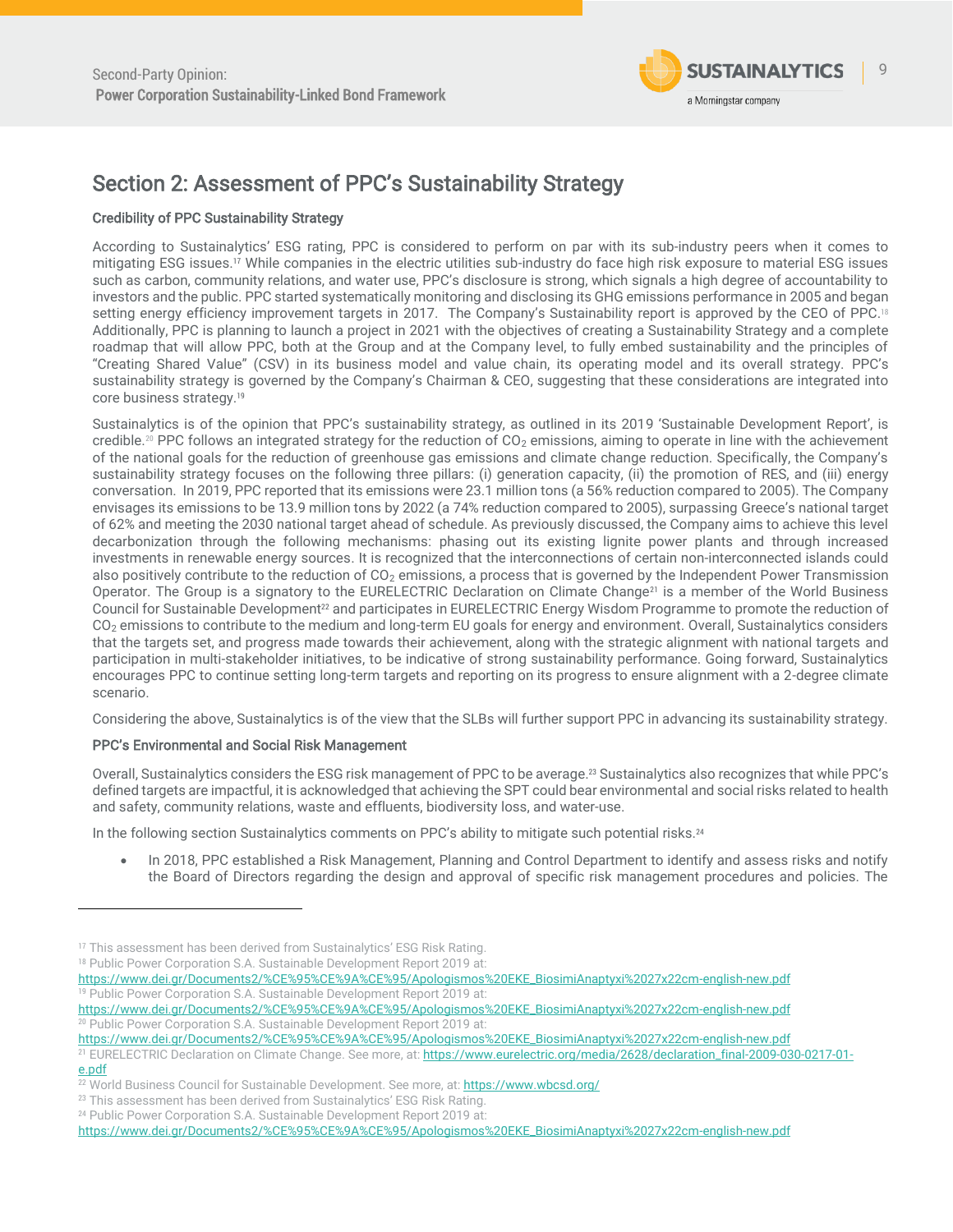

Company's Energy Management Department has developed procedures to manage the range of risks, including operational and regulatory risks.

- PPC applies an Occupational Health and Safety Policy and Accident Prevention Policy, the latter of which was updated in 2018 to include measures for preventing large-scale industrial accidents. The Company's Occupational Health and Safety Department (the "Department") has been awarded the ISO 9001 certification for its Quality Management System since 2012. In addition, since 2012 the Department has held a license as an 'External Protection and Prevention Service Provider' with the ability to provide protection and prevention services to customers outside of the PPC Group. The Department runs training courses in risk/disaster management in order to ensure that the Company's employees are prepared to handle potential emergencies. In 2018, PPC conducted 11 Emergency Situation Plans. Lastly, in 2019, PPC's Occupational Health and Safety System was assessed at all of its thermal plants, at the Main Field Mines and Kardia Field of the West Macedonia Lignite Center, as well as at various support units. The accordance to OHSAS 18001:2007. These systems are in the process of transitioning to the ISO 45001:2018 standard. In addition, PPC's Occupational Health and Safety Department is certified with ISO 9001:2015 for its Quality Management System.
- PPC engages with local communities, such as Chief Officers, Directors of Departments and Heads of Units from thermal power plants, to ensure relevant stakeholders are involved in the planning stages of infrastructure development. PPC uses consultation when new projects are being licensed or when projects are being extended or upgraded, where there is a potential impact to local communities. For major new projects, PPC often prepares a social impact evaluation study to identify processes and mechanisms for monitoring impacts to proactively mitigate potential risks or negative social consequences.
- PPC takes measures to minimize leakages while ensuring the safe collection of waste oils and liquid fuels in suitable tanks. As part of this process, PPC works closely with alternative management system companies, in line with applicable legislation, as well as with collection companies that are licenses for each specific type of waste. The process includes the transfer, management, and reuse of waste in Greece and abroad. As of 2019, the Company has 63 facilities which fall under the Digital Waste Register implementation plan. The Register supports the environmentally licensed facilities to submit annual waste reports.
- PPC aims to proactively manage the natural environment in areas where it extracts lignite and generates electricity. This includes preserving and/or rehabilitating natural habitats for endemic flora and wildlife. Where feasible, PPC uses pollution abatement technologies and best practices to limit the pollution load generated and to minimize the impact of PPC's operations on the environment and the ecosystem. Since 1984, PPC has systematically been implementing soil rehabilitation measures, including projects such as tree planting, landscaping the ground and planting trial crops and cleaning the mines.
- Regarding water risks, PPC continuously monitors the water reservoirs' inflows that cover the network's energy needs in periods of peak loads. To ensure sound water management practices, the Company recycles and reuses significant quantities of water to reduce the total volume required to meet its needs. As such, PPC aims to safeguard the irrigation, water supply and ecological supply demand, and maintains the reservoirs within required safety limits. In addition, depending on the need, water is made available to neighbouring municipalities to irrigate local crops, while excess amounts of water are returned to natural bodies of water in the region, where feasible.

Overall, Sustainalytics considers that PPC has adequate management programs and policies to mitigate sustainability risks that are material to the Company's sub-industry.

## <span id="page-9-0"></span>Section 3: Impact of the SPTs Chosen

In 2019, the total installed electricity generating capacity of Greece was almost 18.5 GW.<sup>25</sup> The electricity mix included 3.9 GW lignite, 4.9 GW natural gas, 3.1 GW large hydropower, and 6.5 GW renewable energy sources and combined heat and power in 2019.<sup>26</sup> As such, 50.5% of the total installed capacity is fossil-fuel based, while 68.3% of the electricity generated in 2019 came from carbon-intensive sources.<sup>27</sup> In 2016, the carbon intensity of the power produced in Greece reached 623gCO<sub>2</sub>/kWh. In comparison, the carbon intensity of the electricity generated in Europe was 110% lower, at 295.8qCO<sub>2</sub>/kWh.<sup>28</sup>

<sup>28</sup> European Environment Agency, "Greenhouse gas emission intensity of electricity generation", (2020), at: [https://www.eea.europa.eu/data-and](https://www.eea.europa.eu/data-and-maps/daviz/co2-emission-intensity-6#tab-googlechartid_googlechartid_googlechartid_googlechartid_chart_11111)[maps/daviz/co2-emission-intensity-6#tab-googlechartid\\_googlechartid\\_googlechartid\\_googlechartid\\_chart\\_11111](https://www.eea.europa.eu/data-and-maps/daviz/co2-emission-intensity-6#tab-googlechartid_googlechartid_googlechartid_googlechartid_chart_11111)

<sup>&</sup>lt;sup>25</sup> Energypedia, "Greece Energy Situation", (2020), at: [https://energypedia.info/wiki/Greece\\_Energy\\_Situation](https://energypedia.info/wiki/Greece_Energy_Situation)

<sup>&</sup>lt;sup>26</sup> Energypedia, "Greece Energy Situation", (2020), at: [https://energypedia.info/wiki/Greece\\_Energy\\_Situation](https://energypedia.info/wiki/Greece_Energy_Situation)

<sup>&</sup>lt;sup>27</sup> Energypedia, "Greece Energy Situation", (2020), at: [https://energypedia.info/wiki/Greece\\_Energy\\_Situation](https://energypedia.info/wiki/Greece_Energy_Situation)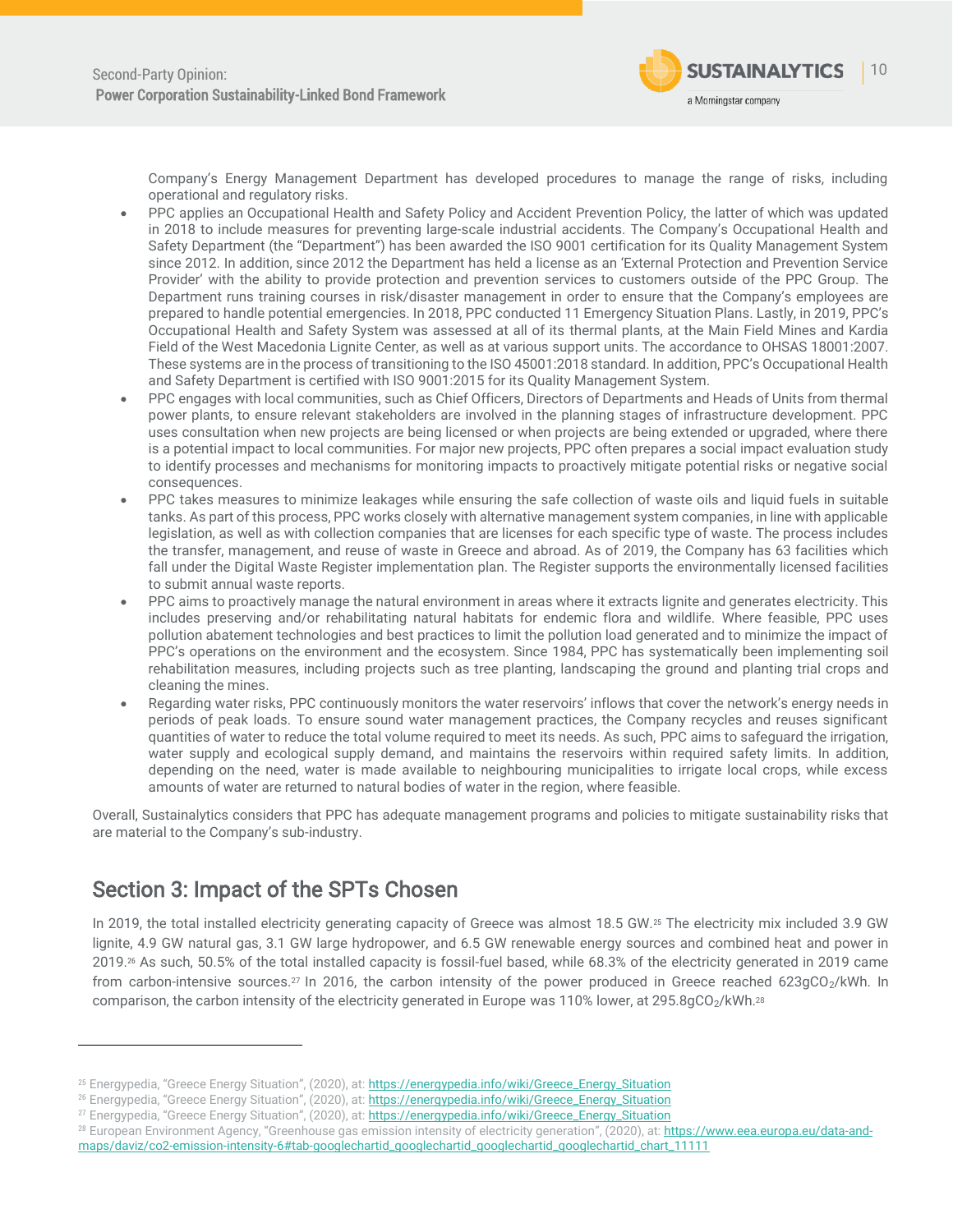

Nevertheless, Greece has made substantial progress in diversifying its electricity fuel mix and increasing power generation from renewable sources. The share of renewables in total generation rose by 22.7%, from 9% in 2009 to 31.7% in 2018.<sup>29</sup> Similarly, electricity generation from coal and oil decreased by almost 50% each between 2006 and 2016.<sup>30</sup>

The Greek government uses the National Energy and Climate Plan (NECP) as the primary tool for developing its national energy and climate policy, which takes into consideration the European Commission's recommendations, as well as the UN SDGs. In the NECP adopted in 2019, Greece set ambitious targets for renewable power penetration. For electricity consumption, Greece targets to increase the share of renewable energy sources to 60% of the total.<sup>31</sup> In addition, Greece intends to reduce its GHG emissions in the EU ETS sector by 62% by 2022, 65% by 2025 and 74% by 2030, as compared to a 2005 baseline. In this context and considering that PPC's installed capacity accounts for approximately 55% of the total installed capacity in Greece, Sustainalytics expects PPC's investments to support Greece in meeting both its renewable power generation and GHG emissions reduction targets. Overall, Sustainalytics acknowledges the ambitiousness of PPC's target, relative to Greece's national goals, and believes PPC's will directly contributing to the decarbonization of Greece's energy mix.

#### Alignment with/contribution to SDGs

The Sustainable Development Goals (SDGs) were set in September 2015 and form an agenda for achieving sustainable development by the year 2030. This Framework advances the following SDG goals and targets:

| <b>KPI</b>                               | <b>SDG</b>                                     | <b>SDG Target</b>                                                                                                                                                                                                                                                                                                         |
|------------------------------------------|------------------------------------------------|---------------------------------------------------------------------------------------------------------------------------------------------------------------------------------------------------------------------------------------------------------------------------------------------------------------------------|
| Reduce Scope 1 CO <sub>2</sub> emissions | 7. Affordable and Clean<br>Energy              | 7.2 By 2030, increase substantially the share of renewable energy in<br>the global energy mix.                                                                                                                                                                                                                            |
|                                          | 9. Industrial Innovation and<br>Infrastructure | 9. By 2030, upgrade infrastructure and retrofit industries to make them<br>sustainable, with increased resource-use efficiency and greater<br>adoption of clean and environmentally sound technologies and<br>industrial processes, with all countries taking action in accordance<br>with their respective capabilities. |

## <span id="page-10-0"></span>**Conclusion**

Public Power Corporation intends to issue Sustainability-Linked Bonds which will tie the coupon rate to the achievements of the following SPT:

Reduction in PPC's CO<sub>2</sub> emissions by 40% by 2022 from 2019 base year.

Sustainalytics performed a review of PPC's SLB Framework and considers the selected KPI to be very strong based on its alignment with the Company's sustainability strategy, the credibility of the methodology used for calculation, the level of materiality to the industry in which PPC operates, as well as its ability to be benchmarked to peer performance and science-based trajectories. Sustainalytics additionally views the SPT to be ambitious based on PPC's past performance and comparison of the SPT to peer performance/targets. Sustainalytics recognizes that the SPT is associated with material improvement in the Company's emissions performance, while also acknowledging that the target is not fully aligned with science-based trajectories. Furthermore, Sustainalytics considers the transparency around bond characteristics and the reporting and verification commitments to be aligned with market expectations.

Based on the above, Sustainalytics considers Public Power Corporation's SLB Framework to be in alignment with the five core components of the SLBP and the prospective of achievement of the SPTs to be impactful.

<sup>&</sup>lt;sup>29</sup> Energypedia, "Greece Energy Situation", (2020), at: [https://energypedia.info/wiki/Greece\\_Energy\\_Situation](https://energypedia.info/wiki/Greece_Energy_Situation)

<sup>30</sup> Hellenic Association for Energy Economics, "Greek Energy Market Report 2019", (2019), at: [https://www.haee.gr/media/4858/haees-greek](https://www.haee.gr/media/4858/haees-greek-energy-market-report-2019-upload-version.pdf)[energy-market-report-2019-upload-version.pdf](https://www.haee.gr/media/4858/haees-greek-energy-market-report-2019-upload-version.pdf)

<sup>&</sup>lt;sup>31</sup> Ministry of the Environment and Energy, "National Energy and Climate Plan", (2019), at: [https://ec.europa.eu/energy/sites/ener/files/el\\_final\\_necp\\_main\\_en.pdf](https://ec.europa.eu/energy/sites/ener/files/el_final_necp_main_en.pdf)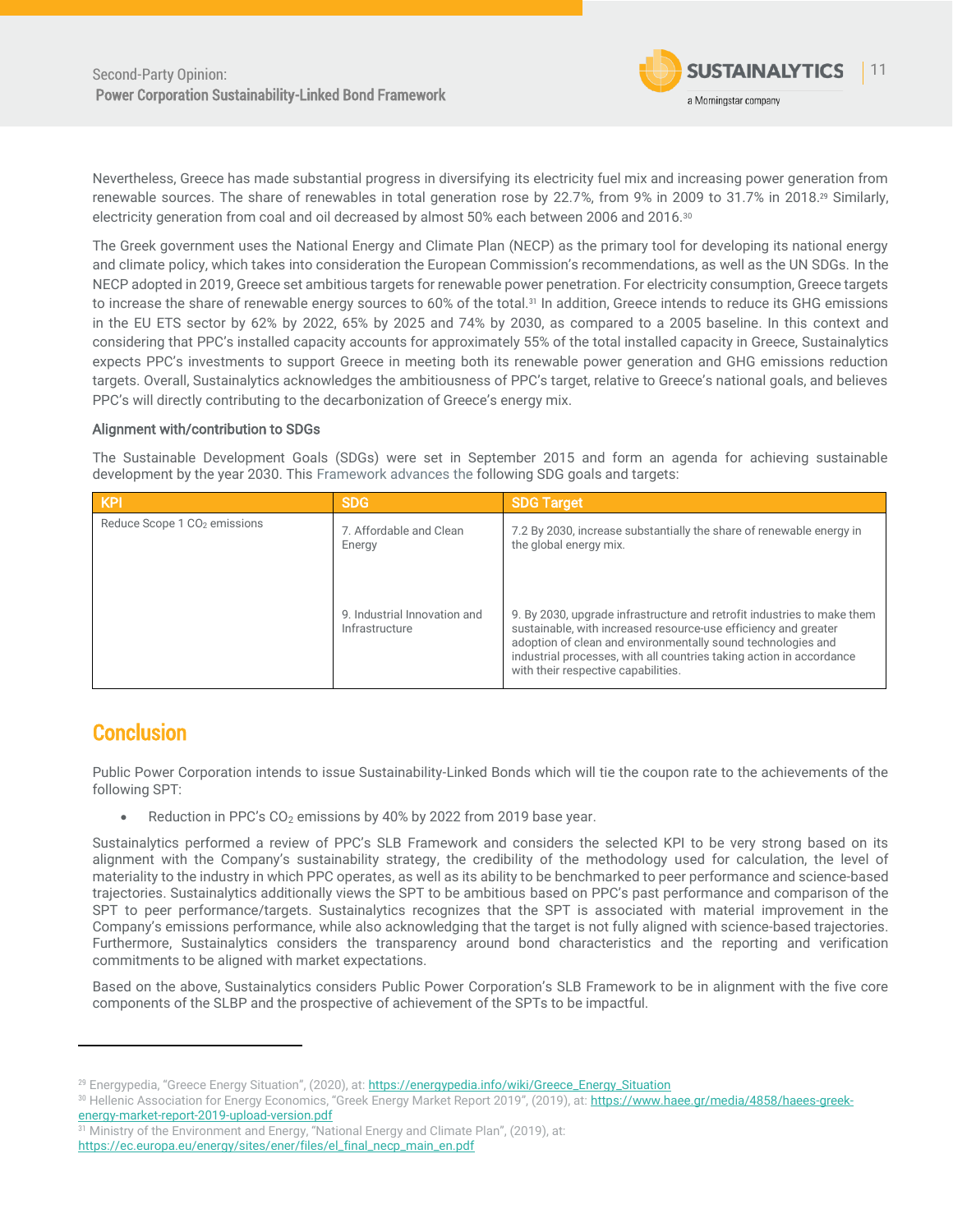

# <span id="page-11-0"></span>Appendix

Calibration of Sustainability Performance Target (SPT): Historical carbon footprint (2017-2019)

| (in Mtons CO <sub>2</sub> )                                         | 2017                     | 2018                     | 2019                |
|---------------------------------------------------------------------|--------------------------|--------------------------|---------------------|
| Scope 1                                                             | 31.79                    | 29.57                    | 23.15               |
| Scope 2                                                             | Included in Scope 1      |                          |                     |
| Scope 3 <sup>32</sup>                                               | $\overline{\phantom{a}}$ | $\overline{\phantom{a}}$ | $\hspace{0.05cm} -$ |
| Total                                                               | 31.79                    | 29.57                    | 23.15               |
| Average CO <sub>2</sub> emissions factor<br>(tCO <sub>2</sub> /MWh) | 1.10                     | 1.14                     | 1.06                |

1. Calculations account for CO<sub>2</sub>.

2. Scope 1 emissions: Currently includes emissions from fuel consumption of thermal power plants (Scope 1 direct emissions as per the GHG Protocol Initiative terminology). Although (see note 6) PPC plans to further explore reporting emissions from other Scope 1 categories in the future (e.g., emissions from fuel consumption in buildings and vehicles) KPI refers to the current categories only.

3. Scope 2 emissions: Indirect emissions (Scope 2) from electricity consumption at PPC, as these are emissions are derived from the self-consumption by thermal power plants they are included in the Company's direct emissions (Scope 1).

4. Scope 3 emissions: See note 6.<br>5. The emissions mentioned in the

5. The emissions mentioned in the table include also the emissions of the subsidiaries Lignitiki Megalopolis S.A. and Lignitiki Melitis S.A.

6. PPC plans to further explore reporting emissions from other Scope 1, 2 and emission categories from scope 3 as well, from 2020 onwards.

Represents average CO<sub>2</sub> emission factor based on generation from thermal power plants of PPC and its subsidiaries Lignitiki Megalopolis S.A. and Lignitiki Melitis S.A.

<sup>32</sup> PPC plans to further explore reporting emissions from Scope 3 from 2020 onwards.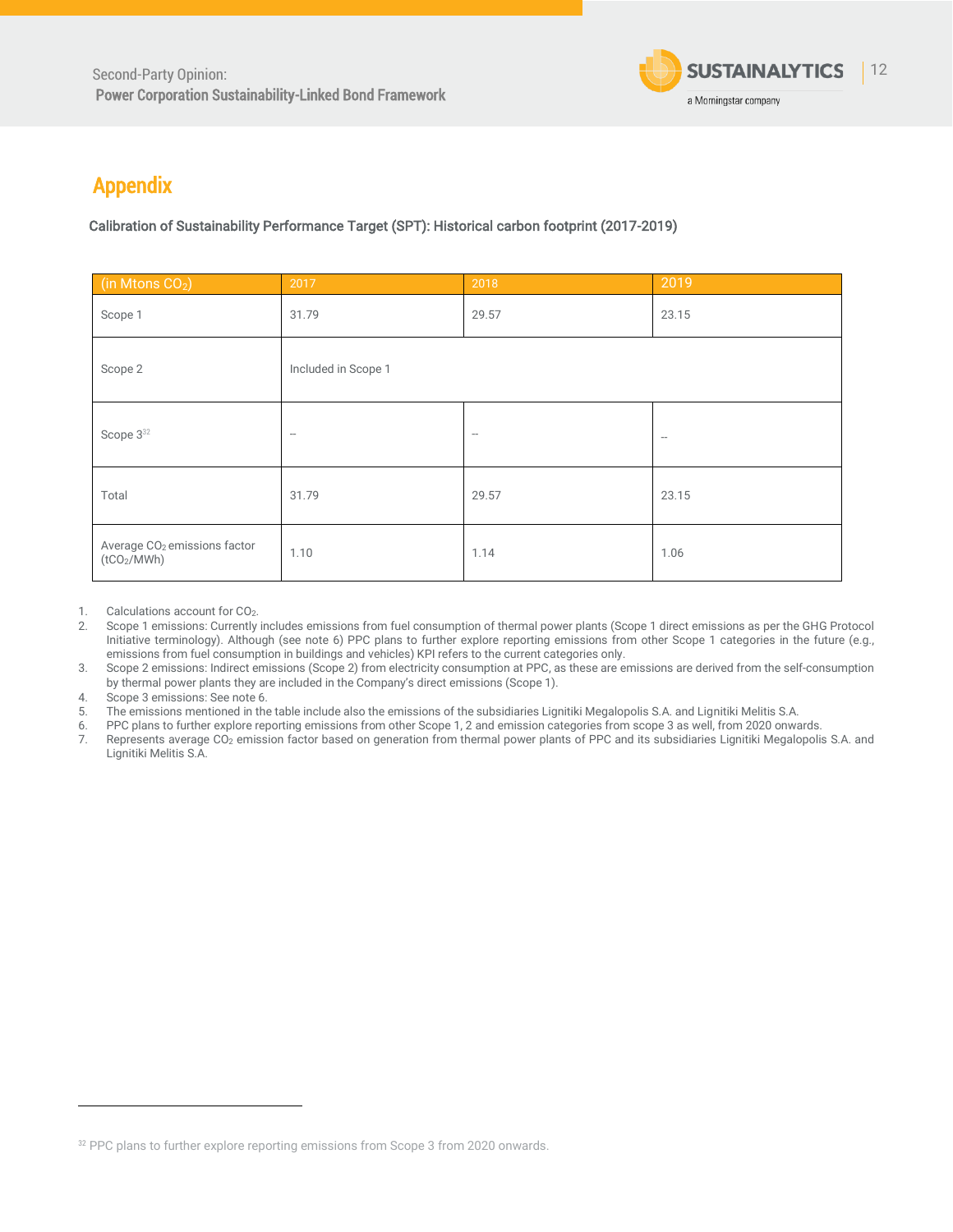

## <span id="page-12-0"></span>**Disclaimer**

#### Copyright ©2021 Sustainalytics. All rights reserved.

The information, methodologies and opinions contained or reflected herein are proprietary of Sustainalytics and/or its third party suppliers (Third Party Data), and may be made available to third parties only in the form and format disclosed by Sustainalytics, or provided that appropriate citation and acknowledgement is ensured. They are provided for informational purposes only and (1) do not constitute an endorsement of any product or project; (2) do not constitute investment advice, financial advice or a prospectus; (3) cannot be interpreted as an offer or indication to buy or sell securities, to select a project or make any kind of business transactions; (4) do not represent an assessment of the issuer's economic performance, financial obligations nor of its creditworthiness; and/or (5) have not and cannot be incorporated into any offering disclosure.

These are based on information made available by the issuer and therefore are not warranted as to their merchantability, completeness, accuracy, up-to-dateness or fitness for a particular purpose. The information and data are provided "as is" and reflect Sustainalytics` opinion at the date of their elaboration and publication. Sustainalytics accepts no liability for damage arising from the use of the information, data or opinions contained herein, in any manner whatsoever, except where explicitly required by law. Any reference to third party names or Third Party Data is for appropriate acknowledgement of their ownership and does not constitute a sponsorship or endorsement by such owner. A list of our third-party data providers and their respective terms of use is available on our website. For more information, visit [http://www.sustainalytics.com/legal-disclaimers.](http://www.sustainalytics.com/legal-disclaimers)

The issuer is fully responsible for certifying and ensuring the compliance with its commitments, for their implementation and monitoring.

In case of discrepancies between the English language and translated versions, the English language version shall prevail.